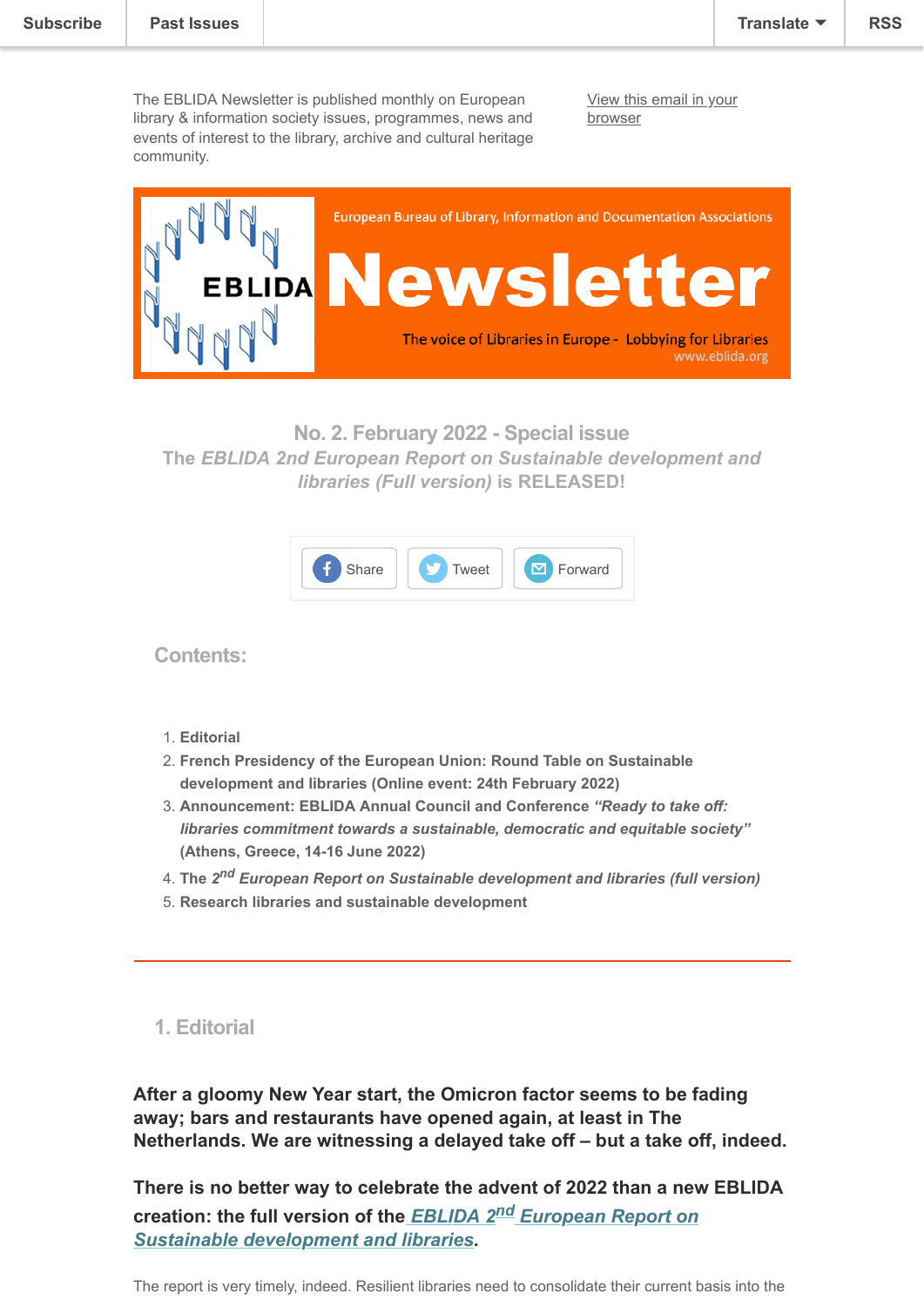

communication.

wider framework of sustainable development. For this team

The EBLIDA 2<sup>nd</sup> European Report brings not only fresh information, but also the good news that librarians' attitudes have radically changed. One year ago, the message provided by library associations was disparate; some of them were front runners in their commitment to SDGs; some others showed instead a purely theoretical level of awareness. One year later, in 2021, not only is the level of

understanding much broader and deeper than in the past, but a good number of library associations have convincingly embarked upon the Agenda 2030 pathway with coherent practices, fully-fledged policies and inspiring projects. At least at top level, there is a clear understanding that libraries should convincingly follow this trend and that they can make the most out of SDG strategies pursued at national and local levels.

The report examines SDG advances in Europe under different angles. The first part – the *[Synthesis](http://www.eblida.org/News/2021/Second-European-Report-on-SDGs-in-Libraries_Synthesis.pdf)*, already published in December 2021 – draws unambiguously two conclusions. First, that that there is no SDG that libraries cannot reasonably pursue or on which they may develop a strategy or a project. The second conclusion is that, in spite of SDG 4 – Quality education – being central in library operations, libraries indirectly pursue SDGs that may be complementary to SDG4. This multi-fold orientation is what qualifies library commitment to the Agenda 2030. In other words, when libraries educate, they do it for a specific societal purpose.

The *Synthesis* of the EBLIDA 2<sup>nd</sup> European report on sustainable development and libraries is followed by seventeen country profiles, which describe the national strategy followed by library associations at national level. The number of approaches and the variety of proposed solutions show that, very much in compliance with the Agenda 2030 working methods, libraries contribute to SDGs in relation to their distinctive character and according to their capacity.

## **Sustainable development will also be the core concept shaping two important meetings:**

- The first is the Round Table organised by the French Presidency of the European Union on 24<sup>th</sup> February 2022, where EBLIDA will present the EBLIDA 2<sup>nd</sup> European Report on Sustainable development and libraries;
- The second is the EBLIDA Annual Council and Conference, which will take place in Athens from 14 to 16 June 2022.

Two events where libraries will show, once more, how committed they are towards a sustainable, democratic and equitable society.

**2.** *What challenges for books and reading in Europe? / Quels enjeux pour le livre et la lecture en Europe ?* **Online - 24 February 2022 A Round table organised by the French Presidency of the European Union in collaboration with EBLIDA**

*In 2015, the UN Member States adopted the 2030 Agenda, and committed themselves to do everything possible to achieve its 17 Sustainable Development Goals (SDGs). This agenda commits*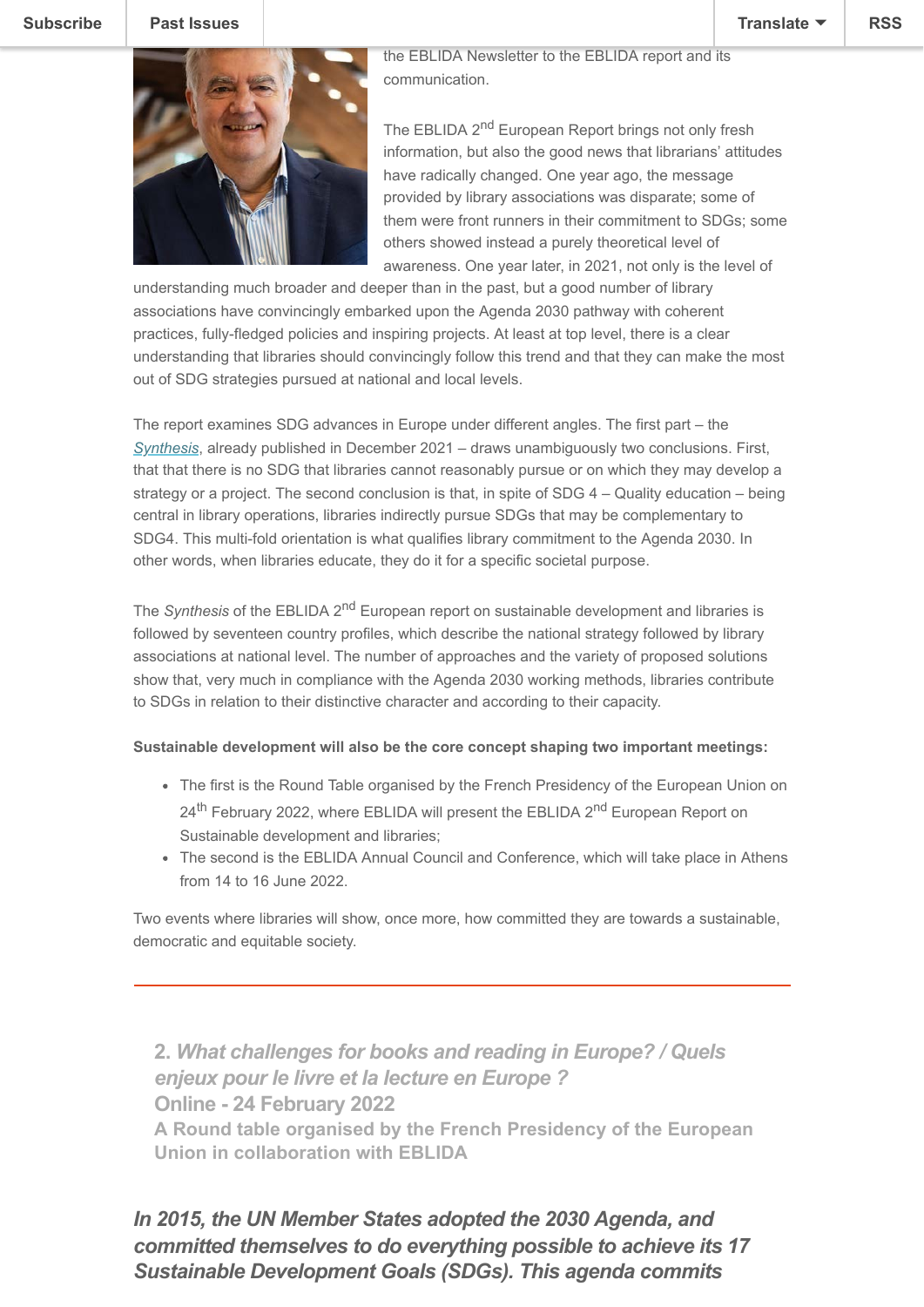

*including libraries, which, through their associations, have worked to enshrine access to information as a means to achieve these goals.*

*society involved in the negotiations,*

Speakers will be invited to discuss how European libraries are implementing SDGs, in particular by working towards

greater accessibility and how to make their content available for all audiences, especially the most vulnerable.

Why and how can libraries be more visible in national and local public policy regarding sustainable development? How do we raise awareness on this subject among decision-makers and librarians and how do we convince them that libraries have a part to play? How do we increase the legitimacy of libraries to apply for project funding and use existing European structural funds? How do we create new partnership networks on these issues?

This topic will be discussed in the Round Table organised by the French Presidency of the European Union, organised in collaboration with EBLIDA.

**Ms Roselyne Bachelot-Narquin**, Minister of Culture of France and **Mariya Gabriel**, European Commissioner for Innovation, Research, Education and Youth will open the Round Table.

Moderated by **Ton Van Vlimmeren,** EBLIDA President**.**

#### **Contributors are:**

- **Raphaëlle Bats**, co-director of the URFIST at the University of Bordeaux, leader of the working group "Library and Agenda 2030" (www.agenda2030bib.fr).
- **Reiner Schmock-Bathe**, head of the section Urban culture, libraries, archives, art and music schools, cultural affairs and European funding of the Berlin city council,
- **Giuseppe Vitiello**, Director EBLIDA,
- **Eva Maydell**, Member of the European Parliament from the European People's Party Group and member of Library lovers.

**Simultaneous interpretation** will be provided in French, English, German, Spanish and Italian.

**For any question on the program or on the accreditation please contact:** marion.loire@culture.gouv.fr johanna.ouazzani@culture.gouv.fr [www.europe2022.fr](https://presidence-francaise.consilium.europa.eu/)

**3. Announcement: EBLIDA Annual Council and Conference 14-16 June 2022, Athens, Greece**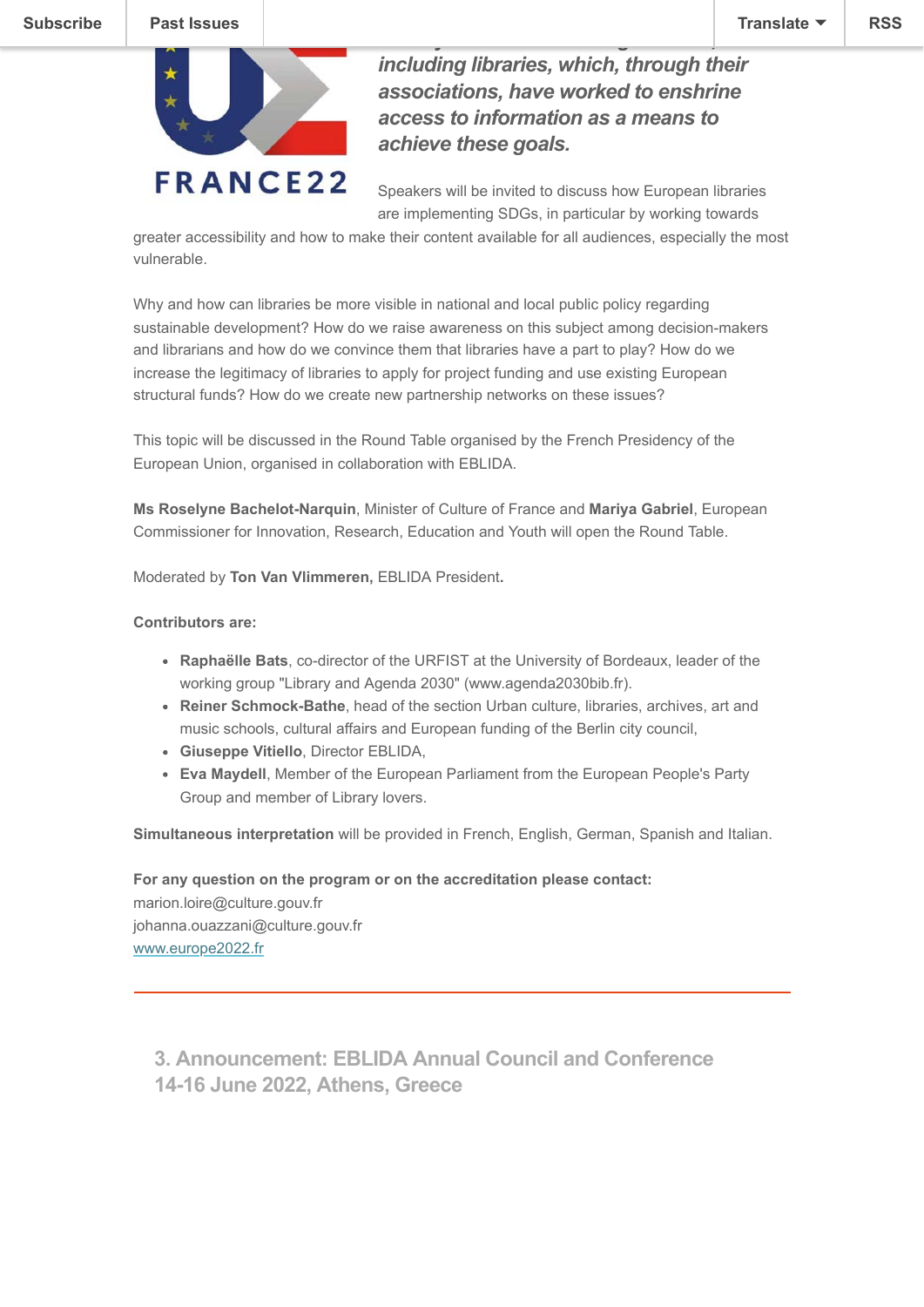

14-16 June 2022 - Athens, Greece

*This is a time when libraries are opening their doors to debate and inclusive dialogue in order to be meeting places for citizens. This is also a time when the ways knowledge is accessed in libraries is challenging traditional practices and governance. In 2022, EBLIDA will celebrate its 30 years of existence. There is no better way to celebrate an anniversary than delivering value for EBLIDA members, as a present for their loyalty and trust. Together with delivery, we would also like to show that library organizations active at European level may follow a methodology based on cooperation and a savvy repartition of their tasks.*

Many things will be out of ordinary in the [30th EBLIDA Annual Council and Conference](https://eblida2022.sciencesconf.org/), with a mixture of internal and external activities. EBLIDA's activities will take place over three days, and not 2 days as in previous years. The EBLIDA Conference is one of the first events taking place in the post-Covid age; therefore we wish to create an open forum for professionals coming back to real life who wish to renew links, exchange ideas about new proposals and plan together their common library future.

In Athens, EBLIDA will approve its 2022-2025 Strategic Plan during the Annual Council, which takes place on  $14<sup>th</sup>$  of June 2022. During the EBLIDA Conference, on 15th June, we wish to open a debate about EBLIDA's core message to and about libraries striving towards a sustainable, democratic and equitable society. We have opted for a traditional formula; after two years homeworking, librarians have reached saturation from virtual talks - working together is first and foremost a manifestation of human understanding. Parts of the conference, however, will be recorded and "broadcast" on social media.

There are quite a few library organisations working in Europe, all of them with excellent programmes and objectives. At the moment, these organisations are operating in an uncoordinated way and their results are shared among their respective constituencies. On 16th June, a common EBLIDA-NAPLE-PL 2030 Programme will be offered to participants with the title: ""Libraries on the European Agenda – network and co-creation", especially designed to strengthen exchange, innovation, and cooperation between European libraries bringing together the members of the three organisations, in learning and interacting activities and do-it-yourself networking. We wish to open a permanent forum in order to show that specific policies and objectives, even when not perfectly aligned, are contributing to the prosperity and the vitality of the library community in Europe.

## **As background to these events, EBLIDA will make available to European libraries:**

- The new EBLIDA 2022-2025 Strategic Plan, to be approved by the EBLIDA Council;
- The draft Council of Europe/ EBLIDA Guidelines on Library Legislation and Policy in Europe, to be incorporated as a medium-term operation within the work of the EBLIDA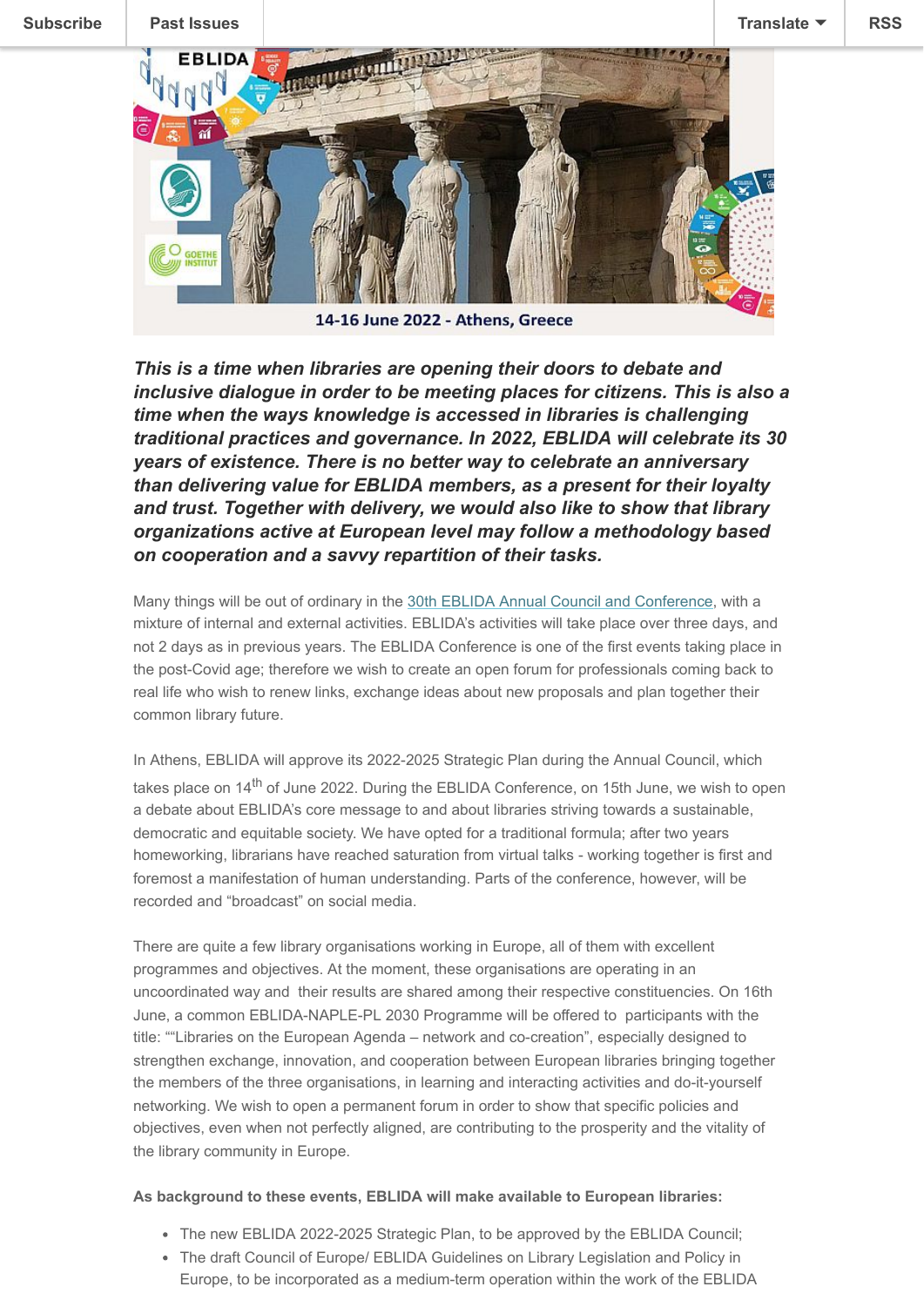#### **Past Issues**  $T$  . The EBLIDA 2nd European report on sustainable development and libraries to gether with  $T$

specific products generated from it for ad hoc purposes;

A draft review of e-lending practices in some European countries.

[View the Draft Conference programme.](https://eblida2022.sciencesconf.org/resource/page/id/1)

# **4. The 2nd European Report on Sustainable development and libraries (Full version)**

|                                                                                                                                 | 944189339<br><b><i>BIRLIGHTON</i></b> |
|---------------------------------------------------------------------------------------------------------------------------------|---------------------------------------|
| <b>Second European Report on</b><br><b>Sustainable Development</b><br><b>Goals and Libraries</b>                                |                                       |
| <b>Full version</b><br><b>Report prepared by the EBLIDA Secretariat</b><br>in collaboration with the National Library of Latvia |                                       |
| January 2022                                                                                                                    |                                       |
|                                                                                                                                 |                                       |

*Last December, EBLIDA released the [Synthesis of the 2nd European Report on](http://www.eblida.org/News/2021/Second-European-Report-on-SDGs-in-Libraries_Synthesis.pdf) sustainable development and libraries, which provides many hints on how SDGs are perceived in libraries and how libraries can be perceived in society. This Synthesis is now endowed with a series of 17 country profiles. Each of these profiles includes a general background, SDG priorities and policies, a selection of the best SDG-oriented projects and some hints about the funding sources and evaluation.*

Input has been provided first and foremost by national library

associations and, where they were not available, by qualified experts having a close understanding of SDG-oriented activities in their own country. The country profile is a sort of Library Manifesto on sustainable development at national level. It is not limited to storytelling alone; it is also an orientation on how to move ahead, how libraries can connect with society and act as a source of inspiration for best practices, simulations, and practical know-how. Country profiles also include policies designed to orient library policies in each country and tackle obstacles to the full attainment of sustainable development goals in libraries.

All library organisations are placing SDGs as a priority in their current work plans. EBLIDA is ready to support them with its European, project-oriented and thorough policy, which is valid for small and big libraries, be they public, university, school or national.

The EBLIDA 2<sup>nd</sup> [European report](http://www.eblida.org/Documents/Second-European-Report-on-SDGs-in-Libraries_Full-Report2022.pdf) adds to the tools EBLIDA already makes available. It will be used to feed the [EBLIDA Matrix,](http://www.eblida.org/activities/the-eblida-matrix.html) which is not looking for model stories, but for stories that can be used to get library awards, funding, and political visibility at local level. In the Matrix, we are recording stories having received the *[Sello](https://www.ccbiblio.es/mapa-sello-ccb)* award in Spain, libraries included in Bulgarian and German cultural routes, waste disposal activities in Danish libraries and other small, but very popular projects.

EBLIDA's approach goes beyond telling stories for advocacy purposes; we are closely following SDG-oriented policies in the conviction that every library,regardless of its size and budget, should grasp the opportunity offered by the European 2030 Agenda. An ad hoc tool, the [SDG-KIC,](http://www.eblida.org/activities/sdg-kic/) will work as useful Guide, both at European and national levels.

This approach is practical in its fundraising strategy. We have deliberately set apart complex EU programmes where networking is in itself a challenge. Advice and consultancy is provided by EBLIDA on the [European Structural and Investment Funds](https://ec.europa.eu/info/funding-tenders/funding-opportunities/funding-programmes/overview-funding-programmes/european-structural-and-investment-funds_en) - the richest, closest to communities and culture-oriented source of income for public and university libraries with a territorial mission.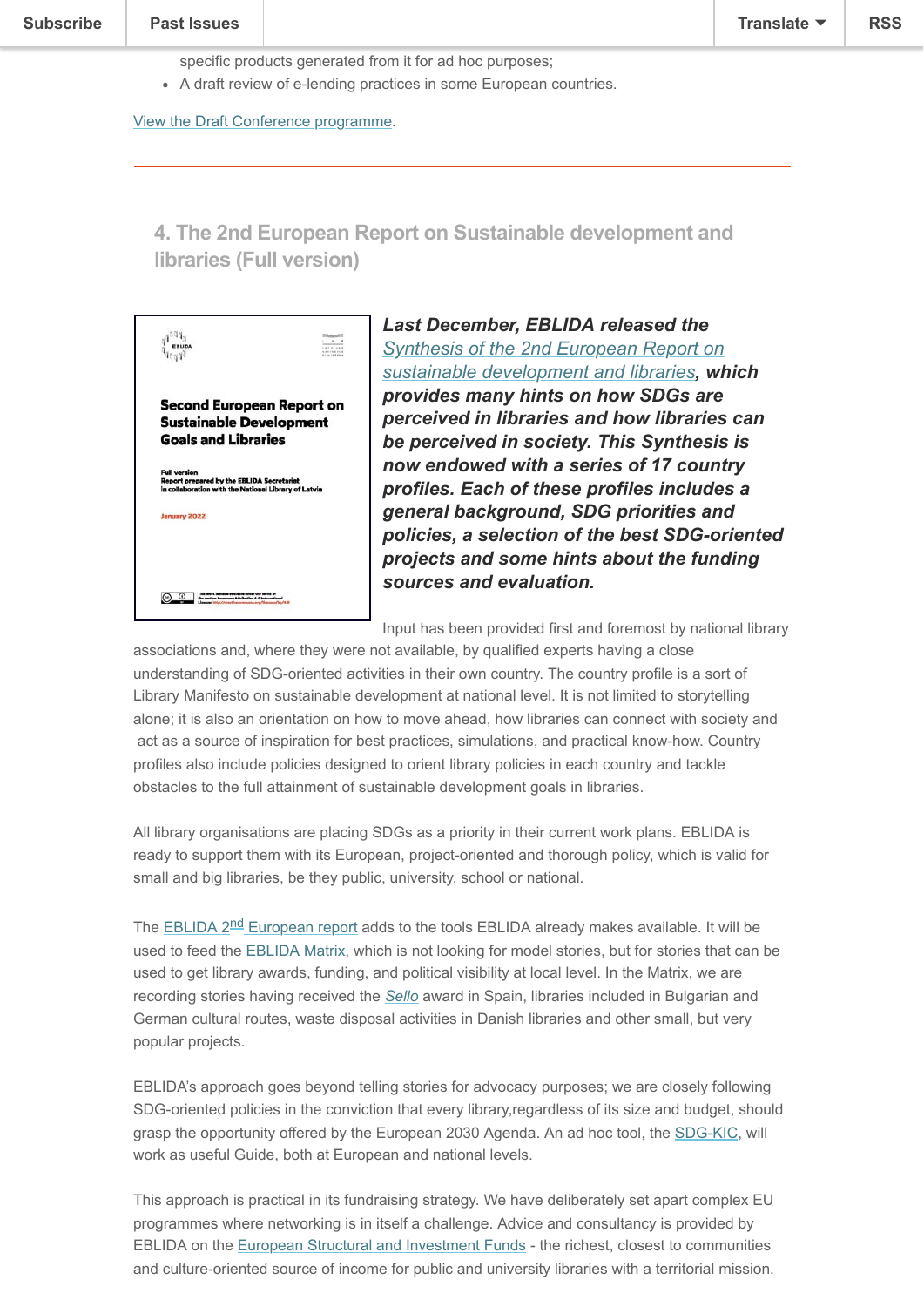

*Is sustainable development exclusively a public library's business? Factual evidence does not justify such assumption. It is true that public libraries are more closely linked to social communities; therefore, they are allegedly committed to the advancement of the Agenda 2030 on sustainable development to a greater extent than, for instance, research*

*libraries. Research libraries serve academic communities and, at first glance, it may seem that their scope is limited and connected to social trends only to a limited extent***.**

The university library stories mentioned in the EBLIDA  $2^{nd}$  [European report](http://www.eblida.org/Documents/Second-European-Report-on-SDGs-in-Libraries_Full-Report2022.pdf) disprove this assumption. Sustainable development in research libraries is equally central and impetuous and has a great variety of orientations. The most frequent stories concern open access and open science (SDG 4 – Quality education) and they are aimed to promote unhindered access to scientific information in spite of the high cost of the distribution of e-resources. But they are not the only ones.

Research libraries are often hosted in historical monuments. Some projects, therefore address the [issue of cultural heritage \(SDG 11\). Several research libraries used, for instance, the European](https://ec.europa.eu/info/funding-tenders/funding-opportunities/funding-programmes/overview-funding-programmes/european-structural-and-investment-funds_en) Structural and Investment Funds to restore illuminated manuscripts, old and rare books and other typologies of ancient materials. The link with SDGs show that these historical libraries have carefully envisioned a strategic socio-economic impact of their collections, both at local and national levels. Most library heritage projects fall within the scope of SDG 11 *"Sustainable cities and communities"*, where library collections are at the service of city restructuring and regional development.

Citizen science is also becoming a permanent activity within the universities' third mission contributing to the social, economic, and cultural development of the regions in which universities operate and transferring knowledge and technologies to industry and to society at large. The attainment of the Agenda 2030 is a way to demonstrate that universities have a sense of responsibility towards social communities and are able to manage public funding through strategic management. (Creation of scientific networks and Citizen science projects SDGs 2, 3, 4, 9, 11, 12, 13, 14, 15).

Artificial Intelligence is a methodology and technological development that is changing how libraries operate and interact with citizens. These applications in public libraries are not yet widespread but, being better funded and more technologically advanced, research libraries play a cutting-edge role with virtual assistants through voice-based interaction and fact-checking and analysis of sites that publish news and information (AI-based projects *SDG* 1, 3, 4, 8, 10, 11, 16).

Topics of politics, democracy, tolerance are threatened by disinformation, intolerance, polarisation and hate speech. Together with public libraries, university libraries train young people to stand up for their opinions and views in a well-founded and convincing manner or in attaining gender equality in courses and workplaces (SDG 16 and 5).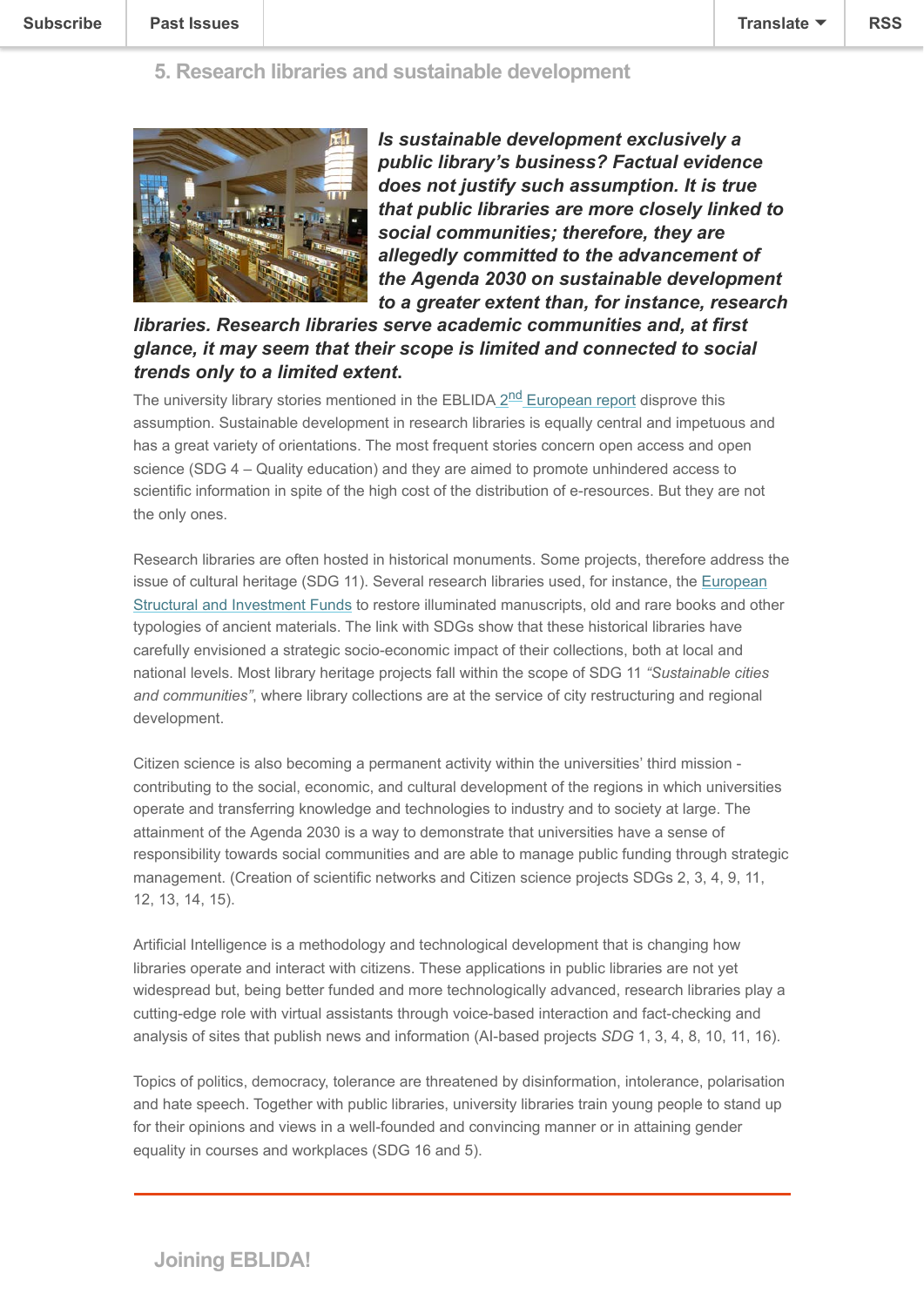**of charge to the community of the European Librarians.**

**We rely on membership fees to support our work for them, therefore your Membership Matters.**

**Please fill out the** [Membership Enquiry Form](http://www.eblida.org/membership/membership-enquiry-form.html) **or simply contact the Secretariat by email: [eblida@eblida.org](mailto:eblida@eblida.org)** 

**Events and Dates**

**15-16 February**  [Open Science Retreat on Infrastructures and Tools: Sustainable and reliable Open Science](http://www.eblida.org/freeze-url/open-science-retreat-on-infrastructures-and-tools.html) Infrastructures and Tools **Place:** Online Event **Organizer:** CILIP

**24-25 February** [18th Italian Research Conference on Digital Libraries \(IRCDL 2022\)](http://www.eblida.org/freeze-url/ircdl-2022.html) **Place:** Padua, Italy **Organizer:** IRCDL

**08-10 March**  [Open Science Conference 2022](http://www.eblida.org/freeze-url/open-science-conference-2022.html) **Place:** Online event **Organizer:** Leibniz Research Alliance Open Science

**14-16 March**  [RLUK22: Mapping the new open for research libraries](http://www.eblida.org/freeze-url/rluk22.html) **Place:** Online event **Organizer:** RLUK

**17-20 March**  [Leipzig Book Fair 2022](http://www.eblida.org/freeze-url/leipzig-book-fair-2022.html) **Place:** Leipzig, Germany **Organizer:** Organizing Committee

**About the Newsletter**

**Responsible for the Newsletter: Giuseppe Vitiello** [contact him by email: g.vitiello at eblida.org]

**Editors:** Unless otherwise specified, all articles are written by the [EBLIDA Secretariat.](http://www.eblida.org/contact.html)